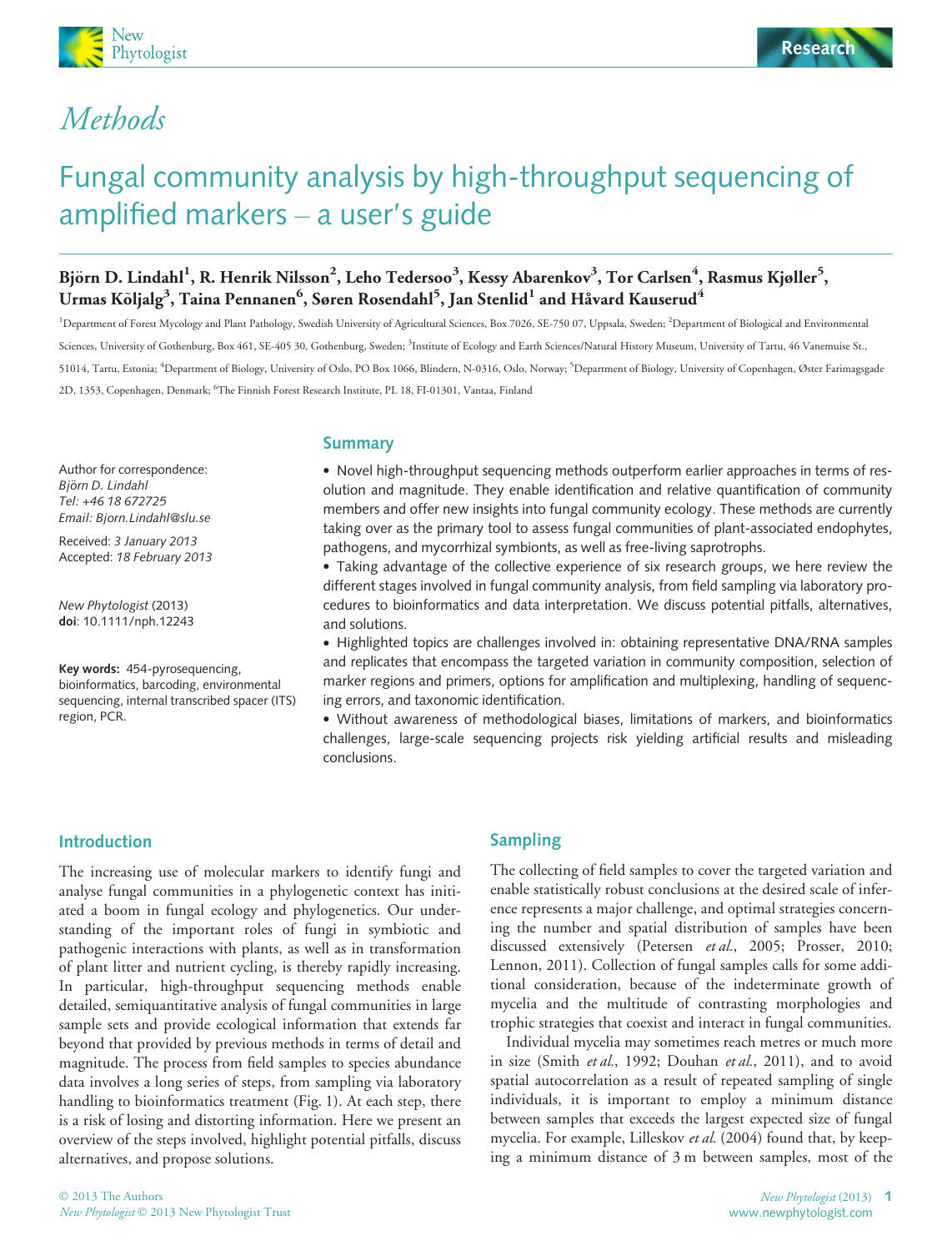

Fig. 1 Overview of the steps involved in high-throughput sequencing of fungal communities.

within-stand patchiness in ectomycorrhizal community composition (which presumably reflected the distribution of individual mycelia) could be avoided. It is also important to be aware that fungi are often antagonistic to each other, with mutual exclusion amplifying spatial variation at the scale of individuals (Boddy, 2000).

In forest soils with well-stratified profiles and deep organic layers, fungal communities may be more variable along vertical gradients than horizontally (Dickie et al., 2002; Lindahl et al., 2007; Baldrian et al., 2012). Free-living saprotrophs depend on recently dead (i.e. < 10 yr ago) organic materials with high energy content, and are therefore restricted to colonize recently deposited litter components close to the surface. By contrast, root-associated biotrophs may forage for nutrients in the more processed organic matter underneath, which has largely lost its value as an energy source (Lindahl et al., 2007). Thus, when soil cores span this vertical gradient, the integrated community composition may largely depend on the relative contribution of litter and rhizosphere material to the sample. Strong vertical stratification may be accounted for by subdivision of soil cores into well-defined horizons, preferably delimited by the structure and degree of decomposition of the material rather than by depth.

Fungal communities often display temporal variation in composition (Courty et al., 2008; Pickles et al., 2010; Davey et al., 2012), which may be short term in response to local weather

events or cyclic in relation to seasons and the phenology of host plants. To analyse seasonal variations with statistical precision, repeated sampling should preferably stretch over time periods of several successive years.

## Handling of samples

Most markers in DNA-based community analysis are nuclear, and rapid multiplication of nuclei, for example in association with spore formation or rapid cell division of opportunists, may magnify the abundance of genetic markers without a corresponding major increase in biomass. Opportunistic growth is often induced by disturbances, implying that sampling may trigger rapid changes in DNA composition. For example, many soil fungi are intimately connected to plant roots, and disruption of root connections may induce death of root-associated species followed by rapid growth of mycelium-consuming opportunists (Lindahl et al., 2010). Sieving of soil samples leads to further release of readily usable substrates for opportunists. Thus, community development has to be arrested by freezing samples immediately upon collection, or at least slowed down by keeping samples cold until frozen at the earliest opportunity. Prolonged storage in the fridge should best be avoided, but freezing at -20°C should suffice to arrest community development and preserve DNA. Samples collected for RNA extraction have to be shock-frozen on dry ice or liquid nitrogen directly in the field, as RNA is prone to rapid degradation, and mRNA transcriptomes change in composition immediately upon disturbance. Samples intended for RNA extraction, as well as the extracted RNA, should be stored at  $-80^{\circ}$ C, to ensure stable preservation. When direct freezing is not possible, chemical preservation may be an alternative (Grant et al., 2006). Preservation of samples by drying at room temperature is not a good option, because it involves incubation of moist samples at optimal temperatures for sporulation and rapid growth of opportunists. Freeze-drying enables long-term storage at room temperature, and may also aid later sample homogenization.

# Homogenization and subsampling

With some exceptions (see Taberlet et al., 2012), protocols for nucleic acid extraction are based on small amounts (mg to g) of sample material. Field samples are often much larger, and careful dispersion of tissues and aggregates is required to obtain small but still representative subsamples. The most commonly used techniques are bead beating and crushing in liquid nitrogen. Subsampling and homogenization have to be adapted to each specific substrate and study, but a basic rule is that, when the size of the subsample decreases in relation to the entire sample, careful homogenization becomes more critical. In a high-throughput sequencing study of ectomycorrhizal root systems, Kauserud et al. (2012) split samples after the homogenization step and observed a high consistency in fungal community composition of the independently analysed replicates, but large differences between repeated extractions have also been found (B. D. Lindahl et al., unpublished). By including some technical replicates (i.e. split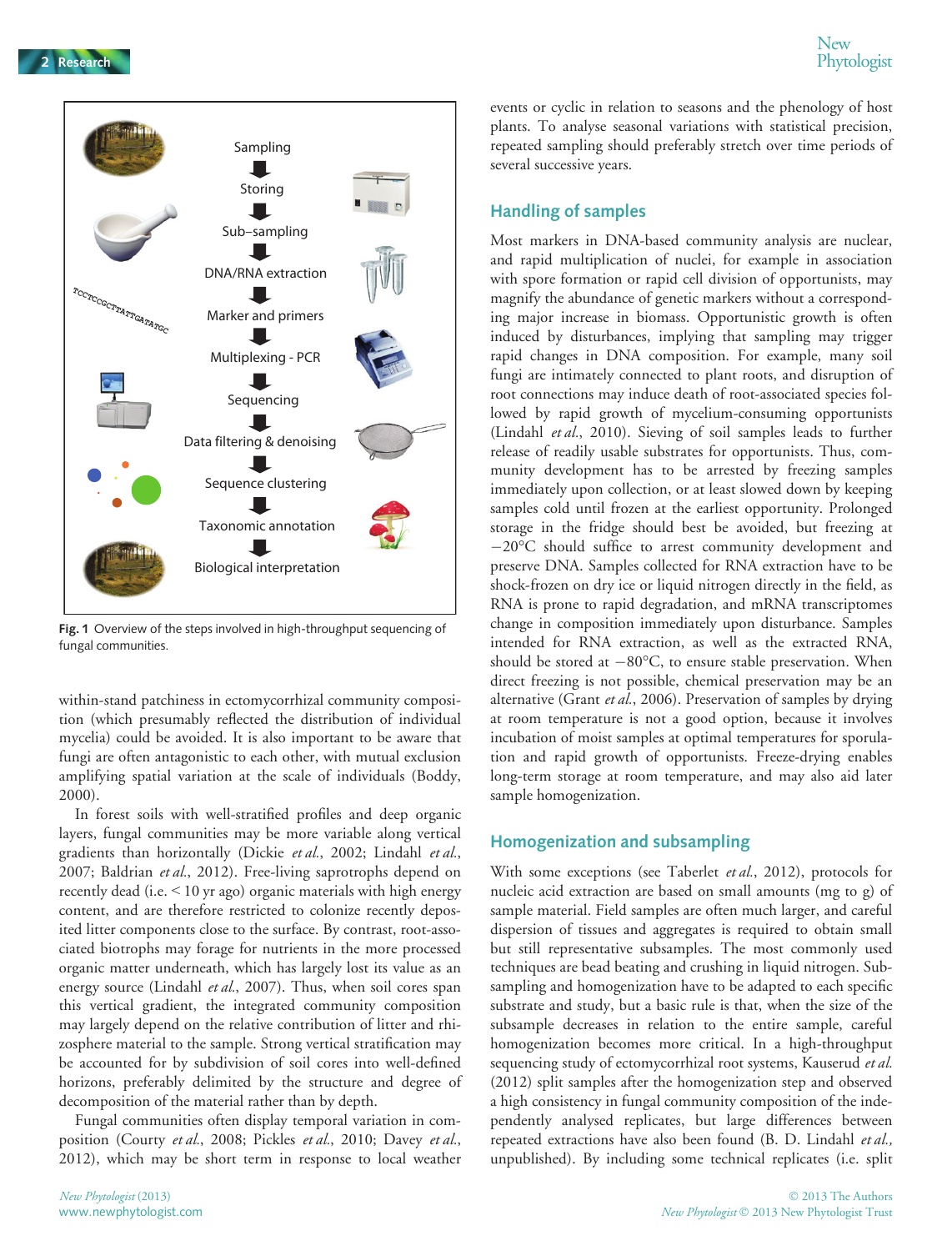samples), the magnitude of stochastic effects and biases originating during subsampling, extraction, PCR, and sequencing may be assessed and put in relation to between-sample differences. If duplicate subsamples differ much in community composition, extraction protocols should be modified to allow larger sample sizes (e.g. in 50-ml tubes). When many samples are pooled, replication could even be implemented during sampling, so that two composite samples are collected and analysed from the same plot, providing information about stochastic variation associated with sampling. Should the sampling-associated noise threaten to overshadow more subtle treatment effects or ecological correlations, sampling effort would have to be increased.

After homogenization, new spatial structures may easily be created in the samples, for example by density fractionation at the slightest bumping. Ideally, subsampling should therefore be conducted by repeated subdivision rather than by a single 'grab sampling' (Petersen et al., 2005). When subsamples are small, community composition may be affected by stochastic sampling effects, as a result of the discrete nature of the sampled nuclei. This issue may be particularly problematic when screening for infectious propagules, such as resting spores, which may occur at low densities but still have a major ecological impact, for example as plant pathogens.

To ensure that fungal diversity is equally represented for all samples, DNA should be extracted from equivalent amounts of starting material. However, because densities may differ by orders of magnitude between different substrates, the distinction between volume- and weight-based quantification becomes important. For soil samples, determination of mass loss on ignition previous to extraction enables extraction from equal amounts of organic matter, which may be more relevant than total mass or volume.

### Extraction and purification

There are a multitude of methods and 'ready-to-use' kits available for extraction and purification of nucleic acids from field samples of different kinds, but they all rely on the same basic processes: (1) mechanical disruption of tissues, (2) solubilization of cell membranes by detergents under high salt concentrations, in order to release nucleic acids into solution and prevent electrostatic binding to contaminants, (3) removal of solid residues, (4) selective binding of nucleic acids to a solid matrix, or selective precipitation of nucleic acids and pelleting by centrifugation, (5) washing off of contaminants, and (6) elution/solubilization of nucleic acids.

Extraction protocols should yield high and uniform amounts of DNA, while the concentration of PCR inhibitors is minimized, so that optimal PCR conditions may be achieved. To avoid biases during sample preparation, the same DNA extraction protocol should ideally be used for all samples (Tedersoo et al., 2010a), although the relative efficiency of extraction methods may differ greatly between tissues and soil types (Martin-Laurent et al., 2001). For challenging substrates, such as forest soils with high humus content, a 'raw extract' produced by cell disruption and DNA precipitation may have to be further

purified by binding of DNA to a silica matrix. Some of the problems with purity may be overcome by reducing the amount of starting material for DNA extraction. Counterintuitively, dilution of templates may often increase PCR yield as a result of release of inhibition (Wilson, 1997).

#### Markers and primers

The ideal marker for fungal community studies should: have primer sites that are shared by all fungi, be of appropriate length for efficient amplification and sequencing, have high interspecific variation but low intraspecific variation, and be possible to align across all fungi. No known markers meet all these requirements. However, components of the nuclear ribosomal repeat unit (rDNA) are by far the most commonly used genetic markers for phylogenetic and taxonomic identification of microorganisms. The genes for the small subunit (SSU: 16S/18S) and large subunit (LSU: 23S/25S/28S) are juxtaposed and (in eukaryotes) separated by the internal transcribed spacer (ITS) region, which is transcribed but spliced away before assembly of the ribosomes. The ITS region is composed of two highly variable spacers, ITS1 and ITS2, and the intercalary 5.8S gene. This rDNA operon occurs in multiple copies in genomes, providing up to 100 times more DNA template from the same starting material than for single-copy genes (Herrera et al., 2009). The rDNA genes are highly conserved across large groups of organisms, making them ideal targets for general PCR primers that aim to amplify a wide range of taxa. However, amplified fragments must also contain enough variation to be informative at the phylogenetic level of interest. This is the main reason why the ITS region has been particularly attractive for mycologists. Because the ITS region does not code for ribosome components, it is highly variable; with a few exceptions (Gazis et al., 2011), even closely related species differ in sequence. At the same time, intraspecific variation is relatively low (Schoch et al., 2012). Intragenomic differences in ITS sequences have been detected in a few fungal taxa such as Laetiporus spp. (Lindner & Banik, 2011), but this does not seem to be a widespread phenomenon in Dikarya (D. L. Lindner et al., unpublished). Using primers located in the adjoining ribosomeencoding genes or in the intercalary 5.8S gene, the ITS region may be amplified from a wide range of fungi. The choice of genetic marker also has to take the availability of reference databases into account, with ITS sequences having by far the best representation for Dikarya (Begerow et al., 2010). Thus, the ITS region was recently proposed as the formal barcode for fungi (Schoch et al., 2012). Although useful for species separation, the ITS region is too variable to address the phylogeny of higher ranks, that is, at the level of families and orders. When aiming to estimate phylogenetic distances across major fungal groups, the LSU provides an attractive alternative, being more conserved than the ITS and possible to align across distantly related taxa, yet also providing some resolution at lower taxonomic ranks (Porter & Golding, 2012). The more conserved SSU and LSU are widely used for Glomeromycota. In this phylum, single individuals may contain several divergent rDNA sequences (Sanders & Croll, 2010), and we have little knowledge of how the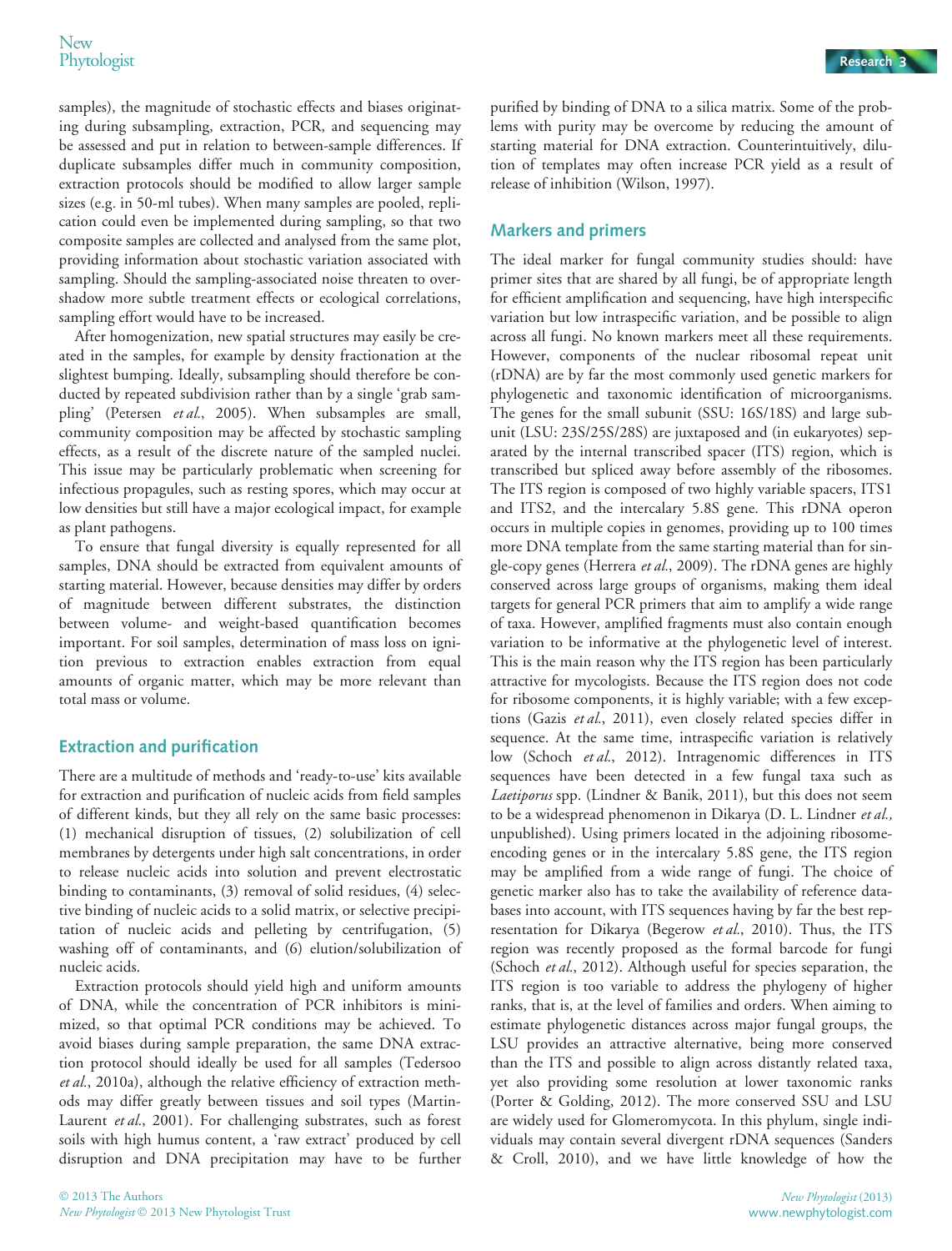sequences obtained from field samples are distributed within mycelia and species.

In prokaryotes, the small subunit (16S) has been the prime target for phylogenetics and community analysis. Therefore, it may seem natural to use the corresponding SSU gene for fungi. However, in fungi and other eukaryotes, the SSU is more conserved than in prokaryotes (see Fig. 1 in Hartmann et al., 2010). Unless the focus is restricted to the highest phylogenetic ranks, that is, phyla and orders, the SSU gene provides little phylogenetic information and species delimitation power for Dikarya (Schoch et al., 2012), and is therefore not recommended as a target for species-level analysis of fungal communities. In many previous studies where the SSU was used as the target marker, conclusions were drawn at the level of species, based on perfect matches with database references but ignoring the fact that identical sequences could be found in hundreds of other species across entire orders of fungi. Identical SSU sequences may be shared between saprotrophs, parasites, and mycorrhizal fungi, because these ecological strategies have evolved repeatedly in relatively small phylogenetic lineages (Hibbett et al., 2000; James et al., 2006; Tedersoo et al., 2010b).

Protein-encoding genes usually occur as single copies in genomes, which may be advantageous for quantitative comparison of taxon abundances but disadvantageous during amplification. As a consequence of the nonconserved third base, protein-encoding genes contain more variation in the form of substitutions compared with deletions and insertions, enabling alignment across phylogenetically distant groups in spite of high variation in sequence. Furthermore, coding genes often contain introns with sufficient power for discrimination among species. A disadvantage with many protein-coding genes is that they occur in gene families where within-genome gene duplications often have taken place within the same time-frame as speciation, making the identification of gene orthologues problematic (Lindahl & Taylor, 2004; Bödeker et al., 2009). In addition, because of the nonconserved third base, it is difficult to design primers that cover all possible sequence variants, even when highly conserved functional domains are targeted.

Extraction of total DNA from environmental substrates may include material from dormant or even dead organisms, as free DNA may be preserved adsorbed to soil particles (Taberlet et al., 2012). By contrast, RNA has a shorter biological half-life ranging from minutes to hours (Kebaara et al., 2006). Transcribed messenger RNA (mRNA) which carries coding information of functional genes may be analysed to relate activity to specific gene products and eco-physiological functions (Kellner et al., 2010). However, because the functional and taxonomic annotation of genes is still far from completed and relatively few species are represented by their entire genomes in databases, the ribosomal genes remain the primary target of fungal community identification. Ribosomal RNA (rRNA) is quantitatively abundant and easily extracted from environmental samples (Pennanen et al., 2004), but the low phylogenetic resolution of these coding regions limits their use for species identification. Processing of transcribed rRNA to form mature ribosomes in eukaryotes includes splicing of the ITS regions, which is known to take place

within a few minutes after transcription (Koš & Tollervey, 2010). This short window of time offers a possibility to amplify taxonomically valuable ITS sequences from newly transcribed RNA, reflecting very recent metabolic activity – even more recent than that indicated by SSU rRNA (reviewed by Rajala et al., 2011). The transient nature of ITS transcripts in the RNA pool makes them an attractive target when studying responses of fungal communities to short-term environmental fluctuations.

A multitude of primers have been designed and successfully applied to amplify fungal rDNA and rRNA from the environment. Most of these primers were originally designed to target fungi specifically, but turned out to amplify the DNA of other eukaryote lineages as well (e.g. ITS1-ITS5; White et al., 1990). The ITS1F primer (Gardes & Bruns, 1993) discriminates well against plants and has been widely used in analyses of plantassociated fungal communities. Primers such as ITS4B (Gardes & Bruns, 1993) and LB-W (Tedersoo et al., 2008) were designed with the aim of specifically targeting ectomycorrhizal fungi belonging to Basidiomycota. Hitherto, most primers have been constructed with amplification of monospecific samples (e.g. mycorrhizal root tips or pathogen-infected tissues) in mind. Nonbiased amplification of complex communities is more challenging, and competition for primers means that even single mismatches between primer and template impede or strongly bias amplification (Ihrmark et al., 2012). With the possible exception of the primers LR3/TW13 and LR5/TW14, which target highly conserved sites within the LSU, all fungus-specific and 'universal' primers inadvertently discriminate against specific fungal taxa (Bellemain et al., 2010). Thus, the choice of primer has a significant impact on how fungal communities are translated into amplicon communities. When the goal is to retrieve as many different fungi as possible, we recommend the use of primer combinations and primers with degenerate positions (i.e. mixtures of many different primers; e.g. Ihrmark et al., 2012; Toju et al., 2012). If primers with low specificity are used, nonfungal sequences may be removed at a later stage of the analysis. It should be noted, however, that when degenerate primers are used with high cycle numbers, depletion of specific primers in the mixtures may bias amplification in favour of species that match other, less depleted primers (Polz & Cavanaugh, 1998).

The length of the amplified fragments is a critical parameter that has to be considered when primers are chosen. Longer fragments contain more information for phylogenetic analyses. However, when aiming for minimized amplification biases, amplified fragments should be kept short, as increasing length of the target amplicon has a significant negative effect on assessments of microbial richness and biases community composition (Huber et al., 2009; Engelbrektson et al., 2010). With longer stretches of conserved sequence in the amplicons, the incidence of chimeric sequences also increases (Fonseca et al., 2012). By using primer sites in the 5.8S gene, amplification may be restricted to either the ITS1 or the ITS2 region only. Ihrmark et al. (2012) used new primers in the 5.8S gene to amplify 250–400-bp fragments containing the ITS2 region and found that diversity and community composition were much better preserved than when the entire ITS region was amplified. Additional primers with a similar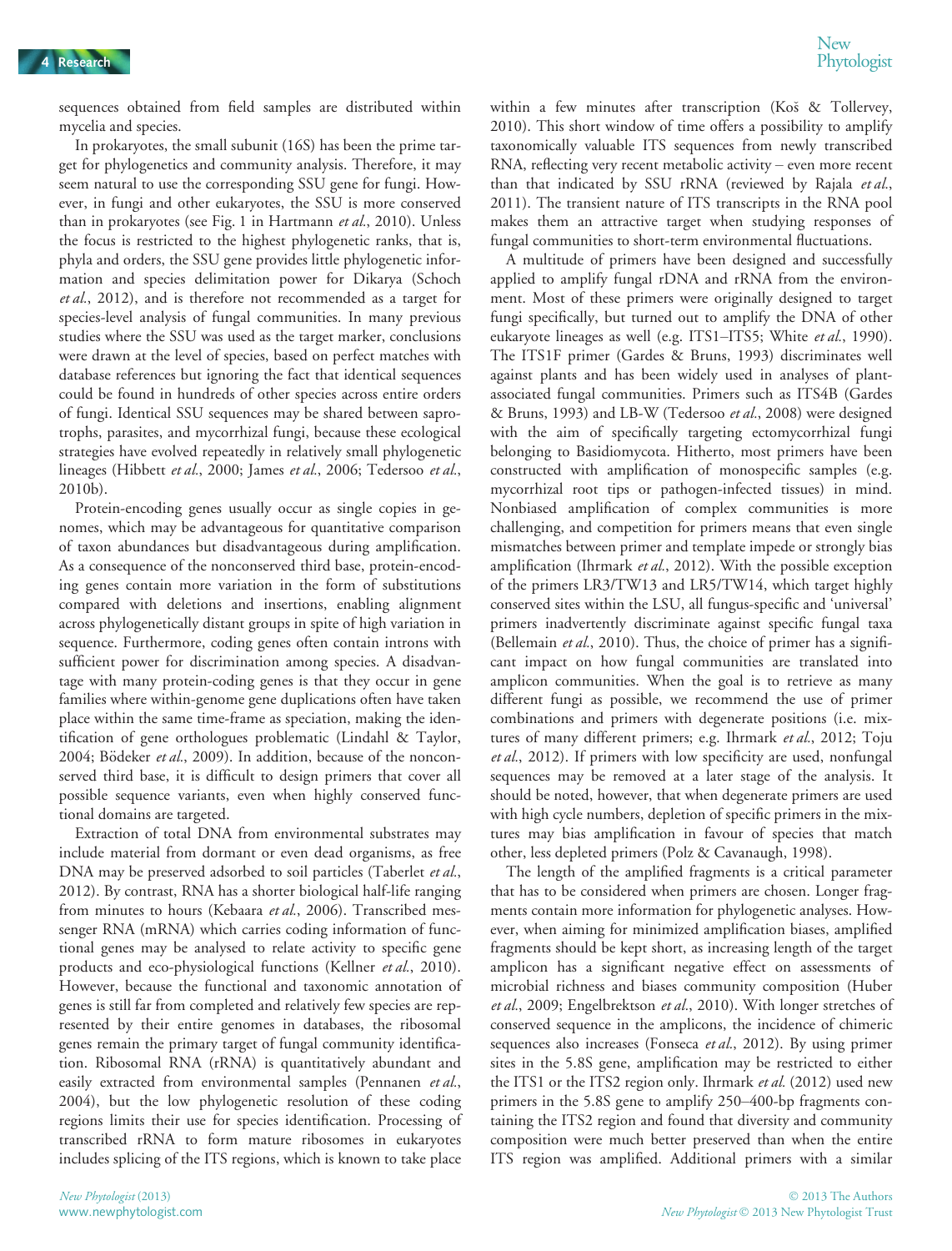purpose were designed by Toju et al. (2012). ITS1 and ITS2 share many properties, and similar results can be obtained with the two markers (Mello et al., 2011; Bazzicalupo et al., 2012). However, ITS2 is generally less variable in length compared with ITS1 and lacks the problem of co-amplification of a 5′ SSU intron that is common in many ascomycetes. The ITS2 has also relatively conserved secondary structure among eukaryotes, which potentially enables higher level phylogenetic comparisons and the use of ITS2 as a universal barcode across eukaryotic kingdoms (Coleman, 2009; Koetschan et al., 2010). Furthermore, ITS2 is somewhat better represented than ITS1 in databases (Nilsson et al., 2009).

With respect to Glomeromycota and other non-Dikarya lineages, it is more problematic to recommend primers, as we still lack information on the diversity in many groups. For Glomeromycota, a combination of taxonomically inclusive primers for nested PCR, involving the partial SSU, ITS, and partial LSU, has been elaborated (Krüger et al., 2009). Alternatively, a variable region of the SSU is amplified with the primers NS31- AM1, and the variable D2 region of the LSU is amplified with the primer FLR3 (aka glo454) in combination with either FLR4 or NDL22 (aka TW13) (van Tuinen et al., 1998; Gollotte et al., 2004; Lee et al., 2008; Opik et al., 2009; Lekberg et al., 2012). Recently, other primers or primer combinations have been suggested (Lee et al., 2008; Stockinger et al., 2010), which also target regions in the SSU and LSU. The SSU has also been successfully used as a marker for Chytridiomycota (Freeman et al., 2009).

### Multiplexing

To make optimal use of high-throughput sequencing technologies, tagged amplicons from several samples may be mixed and sequenced in a single run. Sequences are then assigned to samples based on short sequence tags (i.e. molecular identifiers – MIDs), which are unique to each sample. In addition, most highthroughput sequencing methods require that amplicons are fitted with specific adaptor sequences. The adaptor sequences, as well as the tags, can be incorporated into the PCR primers, but they may also be added by ligation to the PCR products. Three options are available (Table 1).

(1) Both adaptors and sample tags are included in the PCR primers (Jumpponen & Jones, 2009). This method enables directional sequencing, which is beneficial if the fragments are too long to be sequenced throughout their entire length. However, in

some labs such long primer constructs (> 45 bp) has proved to impair PCR efficiency and to cause problems with primer dimerization (Wallander et al., 2010). Such problems may be ameliorated by a nested PCR approach, where ordinary primers are used during most of the PCR and the extended primers are added during the last few cycles (Kauserud et al., 2012), but such complicated PCR schemes may increase the risk of contamination and distortion of relative abundances.

(2) Sample tags are included in the PCR primer but adaptors are added to the PCR product by ligation (Ihrmark et al., 2012). This method reduces the length of primers to < 30 bp, and PCR may be conducted using standard programmes. With adaptors added by ligation, amplicons will be sequenced in random orientation. This may cause problems for long amplicons, where sequences from different ends may have no or only partial overlap. Nondirectional sequencing also implies that half of the sequences have to be reversed before further analysis. Furthermore, the 5′-end nucleotides of the tags may interfere with ligation, so that certain samples are favoured in the final mix (Ihrmark et al., 2012). This problem may be overcome by fitting all sample tags with the same 5′-end nucleotide or by adding more PCR product from certain samples.

(3) Both adaptors and sample tags are ligated onto PCR products. Here, the same standard primers may be used for all samples, but PCR products from different samples have to be kept separated through ligation. When many samples are analysed, this method increases work-load and costs considerably.

Berry et al. (2011) found indications that tag-extended primers may introduce biases in community composition and advised that tagged primers are added during the last PCR cycles. However, in later tests of different tags on artificially assembled communities (Ihrmark et al., 2012), tag-related biases were marginal. It is, however, important that the two nucleotides at the 3′ end of the tag do not match with corresponding nucleotides in the target priming site, which would allow the tag to act as an extension of the primer, potentially causing positive amplification bias. Switching of sample tags after pooling of separately amplified PCR products may have an impact on sequencing results and lead to numerous false positives as a result of cross-contamination (Carlsen et al., 2012). To be able control for this phenomenon, amplicons may be tagged at both ends. In order to minimize the risk of misidentification of sequence tags, it is also important that all tags differ from each other by at least two nucleotides (Parameswaran et al., 2007; Faircloth & Glenn, 2012).

Table 1 Different options for the addition of sample tags and sequencing adapters to PCR products 1 Primers ADAPTOR - TAG - PRIMER PRIMER PRIMER - TAG - ADAPTOR PCR ADAPTOR - TAG - PRIMER ----------------- PRIMER - TAG - ADAPTOR 2 Primers TAG - PRIMER PRIMER - TAG PRC TAG - PRIMER ---------------- PRIMER - TAG Ligation ADAPTOR - TAG - PRIMER ----------------- PRIMER - TAG - ADAPTOR 3 Primers PRIMER PRIMER PCR PRIMER ----------------- PRIMER Ligation ADAPTOR - TAG - PRIMER ----------------- PRIMER - TAG - ADAPTOR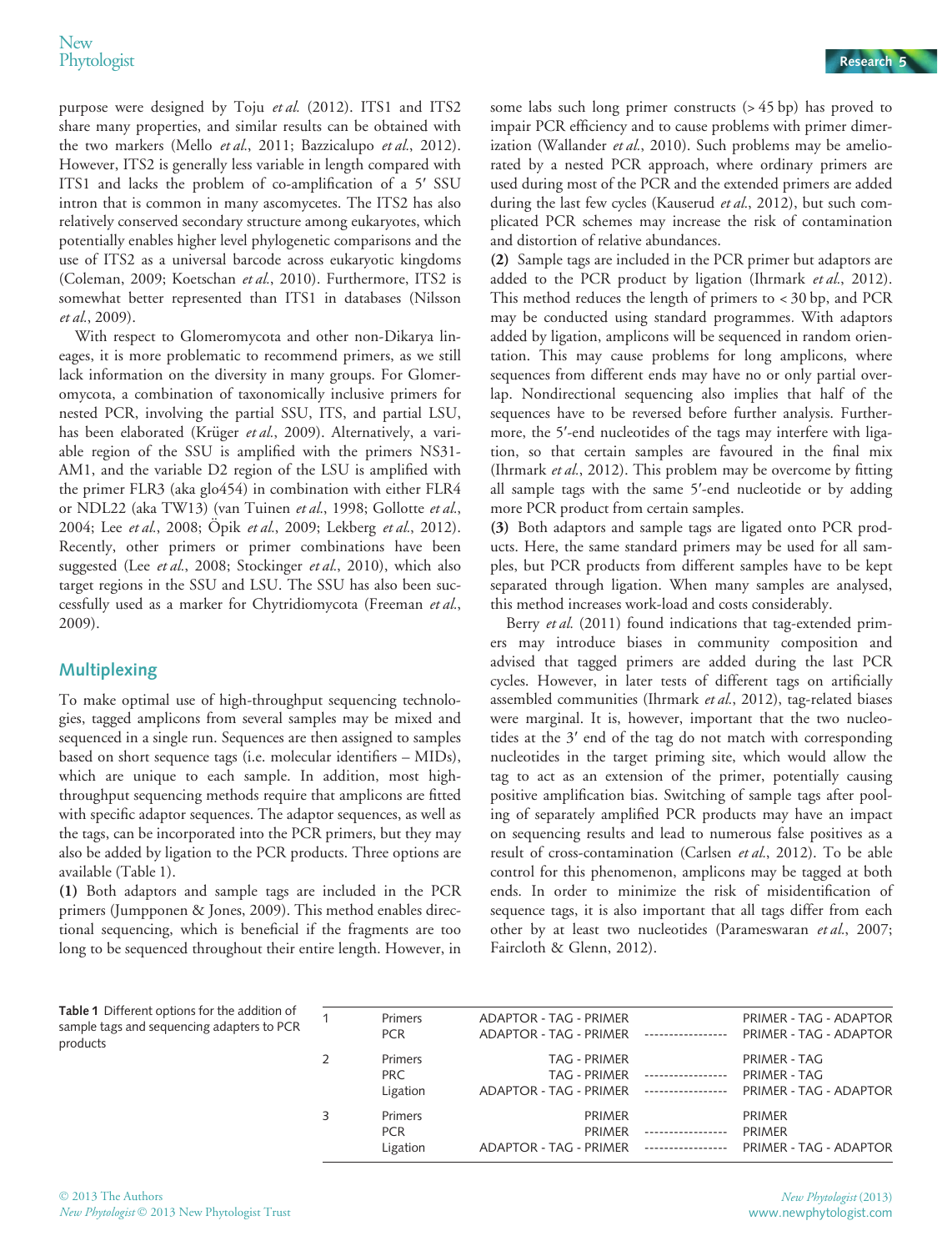#### **PCR**

Preservation of genotype composition through DNA extraction and subsequent PCR amplification is a major challenge. The number of PCR cycles has to be minimized, as excessive cycles may result in preferential amplification of rare sequences as well as the creation and further propagation of chimeric sequences (Kanagawa, 2003; Haas et al., 2011). Particularly when degenerate primers are used, the PCR should preferably be interrupted while in the exponential phase (Polz & Cavanaugh, 1998). The cycle number may be reduced by optimizing extraction protocols and by choosing markers and primers that yield short amplicons and, thereby, increase PCR efficiency. Generally, one should aim for weak to medium-strong PCR products, as visualized on an electrophoresis gel.

Different polymerases tend to differ in fidelity, and choosing a high-fidelity polymerase will reduce the number of nucleotide incorporation errors produced during PCR amplification. For instance, Phusion® (New England BioLabs Inc., Ipswich, MA, USA) and  $Pfu$  Ultra<sup>TM</sup> (Agilent Technologies Inc., Santa-Clara, CA, USA) both have a  $50 \times$  higher fidelity than taq (Li et al., 2006). With a *taq* error rate of  $2.3 \times 10^{-5}$ , the proportion of amplicons with error for a 250-bp fragment amplified through 30 cycles of PCR will be 0.3% for Phusion<sup>®</sup> and  $Pfu$  Ultra<sup>™</sup> and 16% for taq. However, the majority of these errors would be caused by a single bp difference only and could be accounted for during denoising and sequence clustering. Choosing a highfidelity enzyme may also reduce the number of recombinant (chimeric) amplicons (Lahr & Katz, 2009).

Quantitative real time PCR (qPCR) is a valuable tool when optimizing extraction protocols and PCR conditions. In a qPCR cycler, the increasing product concentration may be followed for each individual reaction during the entire cycling programme. Thus, qPCR may be used to pre-screen samples, adjusting cycle numbers to ensure that the PCR is interrupted during the phase of exponential increase in product concentration. Extraction yield, template dilution, and PCR parameters can be optimized, and PCR inhibition may be assayed by spiking samples with standard template. Real-time PCR may also be used to quantify the amount of template, that is, the absolute number of extractable copies of marker genes per amount of extracted substrate (Baldrian et al., 2013). By choosing primers with different specificities, the total amount of fungal DNA or individual taxa may be quantified. However, several technical replicates are required, in order to gain precision in the estimates. It is also critical to control for PCR inhibition and template availability, preferably by spiking samples with standard reference DNA before extraction.

The need to employ the most stringent discipline during preparation of samples for community sequencing cannot be emphasized enough. Negative controls (blank extractions) should always be included in all PCR reactions (Tanner et al., 1998). However, when the number of PCR cycles is increased, PCR products will inevitably form, also in negative controls, unless all laboratory work is conducted under rigorously sterile conditions; a single spore that falls into a PCR tube is enough to yield a band

on the gel. This is another reason to aim for high template concentrations and low cycle numbers, so that the effects of minute contaminations on overall community composition are minimized. There is also the possibility to include positive controls in the form of a simple, standard 'mock community' of known qualitative and quantitative composition (c.f. Ihrmark et al., 2012).

#### Purification, quantification, and pooling of PCR products

Before sequencing, PCR products from different samples are mixed in equimolar proportion, so that the DNA sequence output is evenly distributed across all samples. It may also be beneficial to pool several PCR reactions from each sample, in order to even out stochastic distortion of community composition during PCR (Polz & Cavanaugh, 1998; Ihrmark et al., 2012). Before pooling, PCR products have to be purified, to remove primers and short DNA fragments. If long composite primers are used, this step may require particular attention, especially when primer dimerization is a problem. In difficult cases, gel excision may be a solution, but this approach involves excessive laboratory work when sample numbers are large. When establishing the concentration of PCR products, methods based on fluorescent DNAbinding dyes have higher resolution than methods based on UV absorbance, particularly as many types of sample tubes may release UV-absorbing compounds from the plastic (Lewis et al., 2010). If PCR products are available in excess, specially designed normalization plates are available, which retain the same amount of DNA from each sample and discard the surplus. To ensure a high quality of the sample, that is, absence of primers and fragments of unwanted sizes, and firmly establish the final amounts of DNA, the combined size fractionation and concentration measurements offered by the Bioanalyzer technology (Agilent Technologies Inc.) are useful. When running the protocols for the first time, confirmatory Sanger sequencing of a few cloned amplicons is recommended before high-throughput sequencing, particularly if complex PCR schemes are employed.

#### Sequencing platforms

In 2005 the first high-throughput sequencing platform from 454 Life Sciences (Branford, CT, USA) was introduced to the market (Margulies et al., 2005), and  $c$ . 3 yr later the first fungal ecology studies were published based on this technology (Buee et al., 2009; Jumpponen & Jones, 2009; Opik et al., 2009). The 454sequencing technique is routinely used both for shotgun sequencing of genomic DNA/cDNA and in-depth sequencing of PCR amplicons. A typical run on the GS FLX+, using titanium chemistry, takes 1 d and yields 1–1.5 million reads with a length of c. 400–500 bases, which are ideal read lengths for covering either ITS1 or ITS2 (plus primers and tags). Longer read lengths, up to 1200 bases, have recently been generated. Ion Torrent (i.e. the Ion PGM Sequencer; Life Technologies, Carlsbad, CA, USA), which was introduced to the market in 2011, has similarities with the 454 technology but measures released protons (pH) directly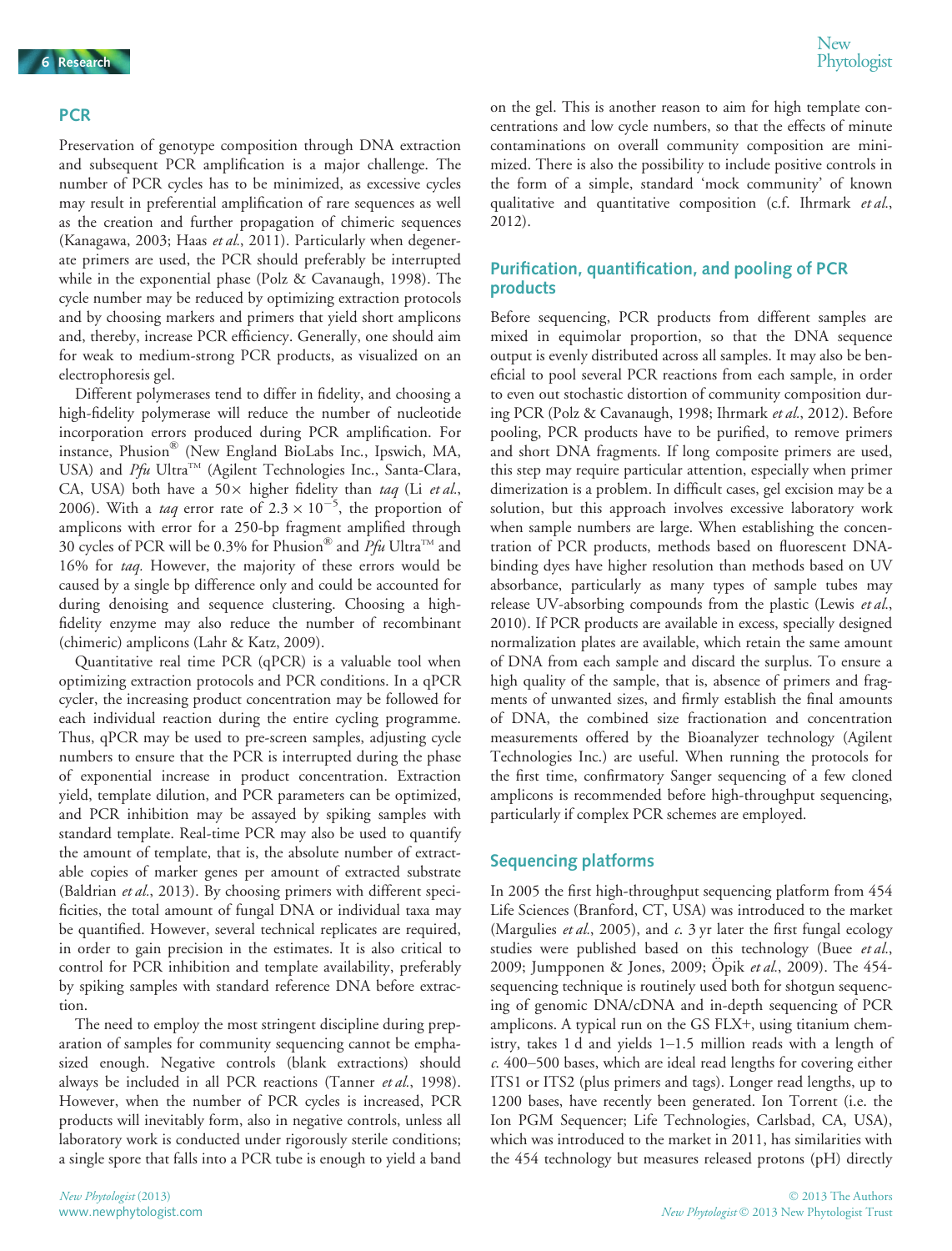rather than light. The major advantages of Ion Torrent are its short run-time  $(c. 2 h)$ , high yields, and a competitive price compared with 454-sequencing. According to the manufacturer, the new Ion Proton Sequencer may generate 60–80 million 200-base reads (with the Proton I chip). The shorter read lengths have hitherto made Ion Torrent unsuitable for the analysis of the ITS region, but up to 400-bp sequences have recently been generated. Illumina sequencing (Illumina Inc., San Diego, CA, USA) is currently the most successful and most widely adopted nextgeneration sequencing platform, but has hitherto not been adopted for analysis of fungal communities because of limited read lengths. However, according to the manufacturer, pairedend sequences on the MiSeq platform now enable  $2 \times 250$ -base read lengths and a yield of  $c$ . 30 million reads. The sequencing platform SOLiD (Life Technologies) also results in a high number (up to 4.8 billion) of short reads. As a consequence of their reduced costs and tremendous yields, both Ion Torrent and Illumina MiSeq will obviously challenge the Roche 454 technology. So-called 'third-generation sequencing platforms' are based on single-molecule and real-time sequencing, with the first platform, PacBio RS, introduced in 2011 by Pacific Biosciences (Menlo Park, CA, USA). Read lengths may be up to several kb but the sequence quality and output are still too low for diversity analyses based on amplified markers. However, by sequencing the template several times (circular consensus sequencing), reads of high quality may be produced. Other upcoming techniques that will probably have a substantial impact on the field are based on registering the DNA (or RNA) as it goes through nanopores placed in artificial membranes. For comprehensive reviews of current and future sequencing technologies, see Glenn (2011) and Shokralla et al. (2012). Further up-to-date news on this rapidly developing topic may be found at http://seqanswers.com.

### Bioinformatics analysis

As PCR errors become visible when sequences are based on single molecules of PCR product, and high-throughput methods also generate frequent errors during the sequencing procedure, data sets derived by high-throughput sequencing must be subjected to extensive quality control measures (Kunin et al., 2010). The same data set analysed using only read-score-based filtering versus more advanced filtering methods may differ around five-fold in the number of derived operative taxonomic units (OTUs; Quince et al., 2009). ITS sequences seem to be particularly prone to 454 sequencing errors, presumably because of the high incidence of homopolymers, that is, repetitions of a single nucleotide, which are a major source of error in 454-sequencing (Balzer et al., 2011).

The read-score-based base-pair pruning applied by the sequencing factory is at best a poor replacement for sequence quality management programs such as AMPLICONNOISE (Quince et al., 2011), the Denoiser implemented in QIIME (Reeder & Knight, 2010), DADA (Rosen et al., 2012) and ACACIA (Bragg et al., 2012), which are all tailored for high-throughput sequencing data. AMPLICONNOISE also supports detection of sequence chimeras, whose presence otherwise would inflate diversity



estimates significantly (Fonseca et al., 2012). 454-sequencing data sets may contain a nontrivial number of sequences that represent primer dimers, seemingly random sequence data, or gene segments other than the one targeted (Balzer et al., 2011). It may happen, as in the study by Wallander et al. (2010), that as much as 95% of 454-sequencing reads have to be excluded because of quality-related issues, but 20–40% is a more common figure. Whether or not a sequence represents the ITS region can be established using ITSx (http://microbiology.se/software/itsx/), which uses hidden Markov models and the HMMER package (Eddy, 2011) to detect the flanking SSU, 5.8S and LSU genes. The ITS1 and ITS2 as well as the full ITS region can then be extracted automatically from the sequence data set depending on which genes were detected. A similar tool for the SSU was released by Bengtsson et al. (2011). Diversity estimates also depend on the amount of sequences derived from samples, and one way to reduce bias associated with different numbers of reads in the different samples is to randomly subsample all samples down to the size of the smallest sample (Gihring et al., 2012).

Establishment of sequence similarities requires alignment of sequences. When global alignments are possible, as is the case for less variable markers, such as the LSU and SSU, data may be entered into commonly used pipelines developed for general microbial ecology, such as MOTHUR (Schloss et al., 2009). Global alignment also enables analysis of the phylogenetic distance between communities, using tools such as UniFrac (Hamady et al., 2010), in which the difference between communities depends not only on which members are included, but also on how closely related they are. However, for the ITS region, methods based on global alignments are impractical, because of high variability in sequence and length, and clustering of ITS sequences usually has to depend on pairwise alignments. Pairwise alignments require major computational capacities, and several available bioinformatics pipelines specially developed for processing of fungal ITS data sets derived by 454-sequencing, including CLOTU (Kumar et al., 2011), SCATA (http://scata.mykopat.slu.se), and PLUTOF (Abarenkov et al., 2010a), run as web-based tools on high-capacity computer clusters.

During clustering, sequences sharing a predefined level of similarity are assembled into OTUs. Complete-linkage clustering (furthest neighbour) yields OTUs that can be thought of as circular; with a 97% similarity threshold, all sequences within a cluster will be at most 3% different from each other. With single-linkage clustering (nearest neighbour), a 97% similarity threshold means that it is enough that a sequence is at most 3% different from any other sequence in the OTU to be included in that OTU, and OTUs tend to be amoeboid rather than circular (Fig. 2). BLASTCLUST (ftp://ftp.ncbi.nih.gov/blast/) is an example of a single-linkage clustering program, and CLOTU, SCATA, PLUTOF, and MOTHUR all feature single-linkage clustering. Complete-linkage algorithms (e.g. UCLUST; Edgar, 2010) are sensitive to the choice of seed sequences, which typically relies on sequence frequencies or length. This is not a concern for single-linkage clustering, which is deterministic, that is, the same OTUs are arrived at irrespective of seed sequence. The 'greedy clustering' of single-linkage methods, where clusters expand until there are no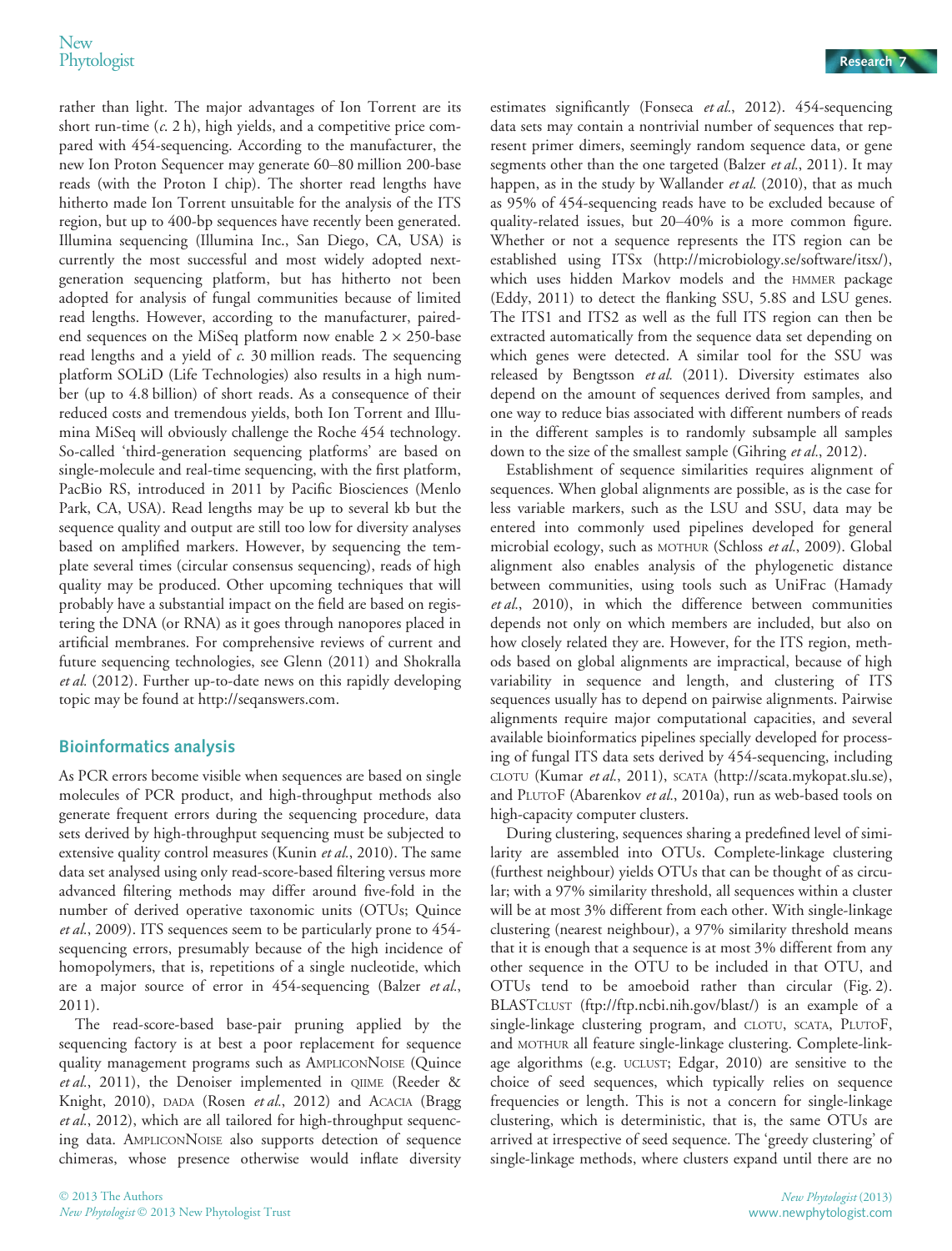

Fig. 2 Illustration of (a) single-linkage clustering and (b) complete-linkage clustering of the same objects in a two-dimensional space. Arrows indicate the clustering threshold distance. With the same clustering threshold distance, single-linkage clustering yields fewer clusters and fewer singletons.

similar sequences left to enter, makes them efficient in the handling of sequencing errors (Huse  $et al$ , 2010), and single-linkage clustering may to some extent replace more computationally intensive quality management programs. However, single-linkage clustering requires that OTUs are phylogenetically well separated from their neighbours, or there is a major risk that they merge into large clusters (a 'snowballing effect'). Furthermore, it is important to consider that local alignments over subsections of sequences usually lead to higher pairwise similarities than global alignments, and local alignments with a low match-length threshold may yield overly large clusters.

An alternative to pairwise comparisons, which may be attractive when computational capacity is limited, is to compare sample sequences to a set of identified reference sequences, for example, with MAFFT (Katoh & Frith, 2012) or QIIME (Caporaso et al., 2010; https://github.com/qiime/its-reference-otus). This method is best suited for inventories of well-described taxa, but has obvious limitations when exploring less charted parts of the fungal kingdom.

An increasing number of clustering programs apply other similarity measures than absolute distances, relying on, for example, the grammatical structure of the sequence data (notably GRAM-CLUSTER by Russell et al. (2010), CROP by Hao et al. (2011), and CRUNCHCLUST by Hartmann et al. (2012)).

CRUNCHCLUST, CLOTU, and SCATA are notable in offering a pyrosequencing homopolymer collapse option, where OTUs cannot be delimited based on differences in homopolymer regions alone. Furthermore, both CLOTU and SCATA allow easy checking for noncompatible tag combinations when tags are fitted at both ends of amplicons. Sequence clustering produces the best results when sequences of comparable coverage are employed, and the user should consider running tools, such as ITSx (http://micro biology.se/software/itsx/) or V-XTRACTOR (Hartmann et al., 2010; Kerekes et al., 2013) for SSU and LSU, to ensure that the query sequences are at least roughly comparable in terms of coverage of the target region.

To assign taxonomic affiliations to the sequences obtained is a major challenge, and projects should be planned both with ample time for data analysis in mind and in such a way that bioinformatics and taxonomic expertise is accounted for among the project members. Following the sequence clustering step, the derived OTUs are typically examined for taxonomic affiliation through

BLAST-based similarity searches in the INSD or UNITE (Abarenkov et al., 2010b) databases or, for LSU sequences, through a Bayesian classifier (Liu et al., 2012). We recommend the use of the most common sequence in each OTU as a basis for taxonomic examination (less favoured options include the longest sequence in each OTU or the consensus sequence). The INSD sequence corpus is in part compromised by the presence of incorrectly annotated, chimeric, or otherwise substandard entries, and the user is well advised to use the UNITE (ITS; Abarenkov et al., 2010b; Tedersoo et al., 2011), SILVA (SSU; Pruesse et al., 2007) or MaarjAM (SSU; Glomeromycota; Öpik et al., 2010) databases instead. UNITE maintains a downloadable copy of the fungal ITS sequences in INSD (http://unite.ut.ee/repository.php), and this copy is subject to third-party annotation and other quality management measures. More than 75 000 INSD sequences have been annotated, including the exclusion of c. 1000 chimeric entries and the taxonomic annotation and re-annotation of 13 500 entries, and for local similarity searches, this data set is much to be preferred over a raw dump of the INSD.

Complications associated with the taxonomic affiliation of sequences based on BLAST searches are discussed in Christen (2008) and Kang et al. (2010). Although dependent on settings, BLAST searches tend to favour long sequence, and the presence of conserved sequence segments in the query sequence, and anyone analysing high-throughput derived ITS sequences may want to prune any large parts of the SSU, LSU, and possibly also the 5.8S from their ITS sequences before doing similarity searches. It should be recognized that proper sequence-based identification involves delimitation of taxa and requires understanding of fundamental phylogenetics as well as a basic taxonomic overview of the fungal kingdom (Nilsson et al., 2008). There are countless examples of how blind reliance on best BLAST hits for identification may lead in totally wrong directions. The construction of a 'rough' phylogenetic tree, based on a crude alignment and neighbour joining of sample and reference sequences, may aid understanding of the material in a phylo-taxonomic context. For a schematic overview of the phylogenetic composition and diversity across samples, BLAST results can be imported and viewed in the program MEGAN (Huson et al., 2011). Based on the consistency of the top BLAST matches, the sequences will be mapped at different levels in a predefined taxonomy (e.g. the GenBank taxonomy). The SCATA pipeline approaches OTU identification in a different way, with database references and sample sequences clustered together. The reference sequences included in each OTU are listed in the data output, allowing assignment of taxonomic identities.

Another alternative to BLAST for taxonomic assignment is provided by the naïve Bayesian classifier method (Liu et al., 2012) implemented in the ribosomal database project (Wang et al., 2007). Starting from a large training set of well-annotated reference sequences, the Bayesian classifier attempts to assign query sequence to the various taxonomic levels offered by the reference sequences. It computes a bootstrap value for each assignment, thus providing a rough measure of confidence of the assignment at each level. Its accuracy is comparable to, or somewhat better than, that of BLAST, and it is substantially faster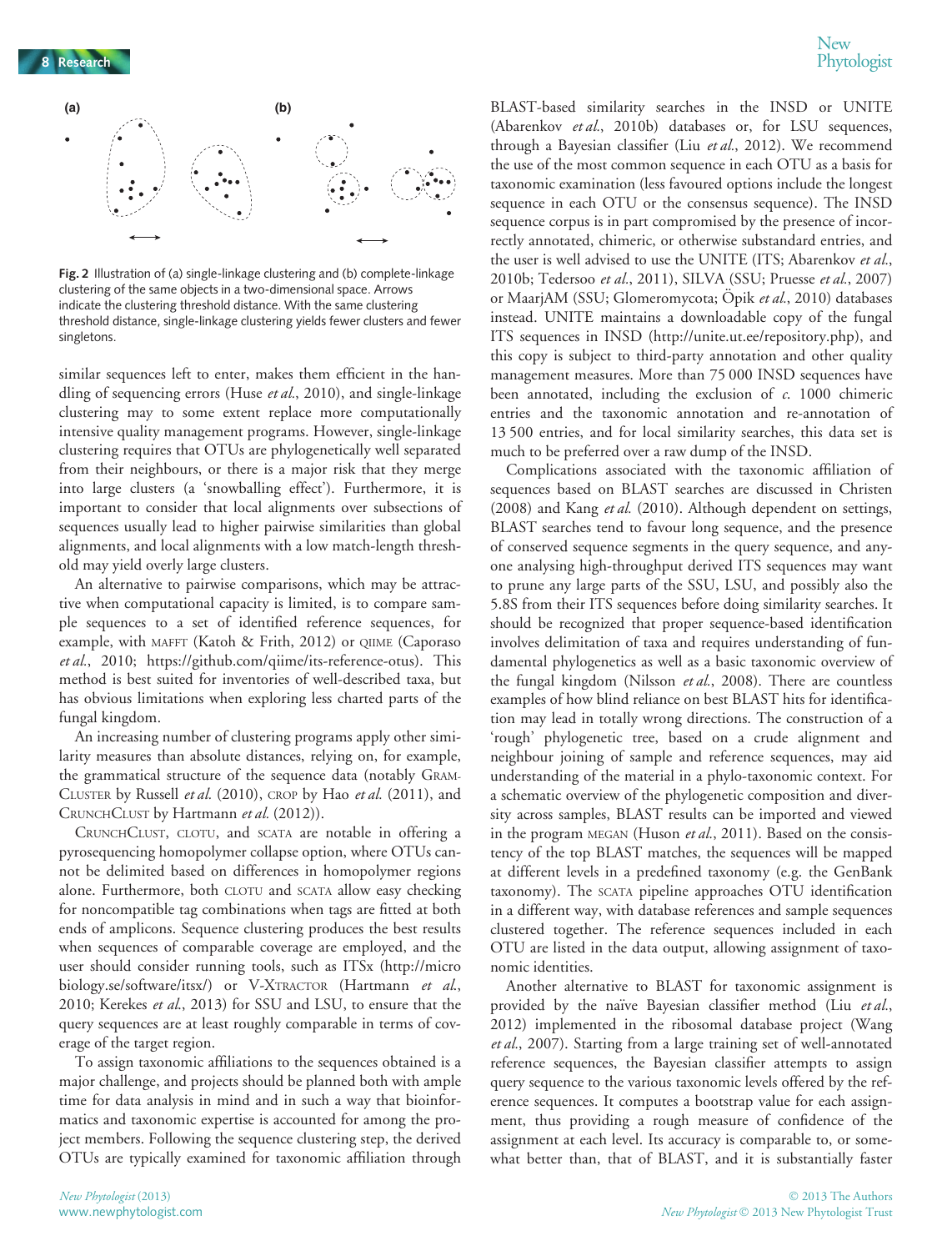than the latter. A potential downside of the LSU classifier is the limited number (and taxonomic scope) of the public fungal LSU sequences. However, given the more conserved nature of the LSU compared with the ITS region, LSU sequences from previously unsequenced lineages are typically still assignable to higher taxonomic ranks such as order or class, which is not always the case with ITS sequences.

Finally, it is important that data are stored in a publicly accessible way, and that the bioinformatics handling of data is properly accounted for in publications (Nilsson et al., 2011). An extensive list of bioinformatics resources can be found in Bik et al. (2012).

### Data interpretation

In spite of denoising and the use of 'greedy' clustering algorithms, high-throughput data sets usually contain a large number of singletons (unique sequences present only once in the data set) that deviate to varying degrees from the original template. As such erroneous singletons inflate diversity, a common practice has been to remove them before downstream statistical analyses (Tedersoo et al., 2010a), but of course many singletons may represent authentic, rare taxa (Kauserud et al., 2012). The abundance of artificial singletons in high-throughput data sets makes estimates of total sample diversity by endpoint extrapolation of rarefaction curves risky. As the incidence of erroneous singletons increases with sequencing effort, species accumulation curves tend to increase infinitely (Quince et al., 2009). This implies that the relevance of diversity estimators, such as Jackknife and Chao indices, which rely on the abundance of singletons and doubletons relative to more common OTUs, may be questioned for high-throughput sequencing data (Dickie, 2010). It remains uncertain to what extent this problem can be ameliorated by proper bioinformatics procedures.

The reliability of OTUs with a low number of sequences may also be questioned, and a conservative approach has been to remove all clusters with less than, for example, five reads. However, the appropriate cut-off level for removing 'low-frequency clusters' depends on the total number of sequences per sample and the clustering parameter settings. If the primary aim of studies is to investigate community–environment relationships or effects of experimental treatments rather than estimating alpha diversity or screening for rare taxa, it has been found that pruning of rare OTUs has a marginal effect on subsequent multivariate statistical analyses (Gobet et al., 2010). By contrast, particular attention has to be paid to the validity of rare OTUs when data are analysed based on presence/absence. As false positives may occur as a result of tag switching (Carlsen et al., 2012), and even the slightest cross-contamination may have a major impact, we recommend pruning of OTUs with low numbers of sequences. Such pruning should preferably be carried out on a per-sample basis, as an OTU that is common in one sample may occur as a low-abundant contaminant in other samples.

To what degree high-throughput sequencing data can be used quantitatively is much debated (Amend et al., 2010; Baldrian et al., 2013). When interpreting community analyses based on

molecular markers, it is important to remember that abundance of genetic markers in extracts does not reflect biomass in the samples. Amplification of an artificial community assembled from PCR products showed that community structure may be fairly well conserved through PCR and 454-sequencing, provided that the amplicons are short and primers match with all species in the community (Ihrmark et al., 2012). By contrast, the quantitative composition of an artificially assembled spore community was not well reflected by 454-sequencing in the study of Amend et al. (2010), suggesting that diverging numbers of rDNA repeats in different species in combination with differences in extractability may lead to severe quantitative biases. Furthermore, accurate quantification of genomes in a sample does not suffice to describe taxonomic biomass distribution; species with long, filamentous cells are likely to be underrepresented, whereas fungi with yeastlike growth and/or small cells may be overrepresented, because of their high nucleus to biomass ratio.

# Concluding remarks

New high-throughput methods outperform earlier approaches in terms of resolution and magnitude and offer unprecedented insights into fungal community ecology. However, without awareness of methodological biases, limitations of markers or bioinformatics challenges, large-scale sequencing risks yielding artificial results and misleading conclusions. Thus, early claims of astonishingly high species richness in 454-sequenced amplicons were exaggerated, because of problems in distinguishing technical artefacts from true diversity. Although more sophisticated bioinformatics tools are now available, high-throughput assessment of species richness remains a major technical challenge. Furthermore, considering that even a species represented by a single spore would be recorded in a sufficiently deeply sequenced sample, the biological relevance of such assessments may be questioned. Absolute analyses of species presence and diversity are also sensitive to contaminations during sampling, laboratory processing and sequencing. We argue that the major benefit of high-throughput methods rather lies in the capacity to provide information about the main fungal colonizers in large numbers of samples, to a progressively decreasing cost in terms of money and laboratory labour. In the near future, automated processing of samples may increase the scope and statistical power of ecological studies even further. In addition, novel sequencing techniques continually increase data output, which in combination with rapidly expanding databases of entire genomes enables a development away from molecular markers and PCR amplification towards direct analysis of meta-genomes and meta-transcriptomes of complex fungal communities (Kuske & Lindahl, 2013).

### Acknowledgements

This article was written within the framework of the collaboration networks 'Fungi in Boreal Forest Soils', funded by Nord-Forsk, and 'NEFOM', funded by the European Forest Institute. Additional funding from the Swedish Research Council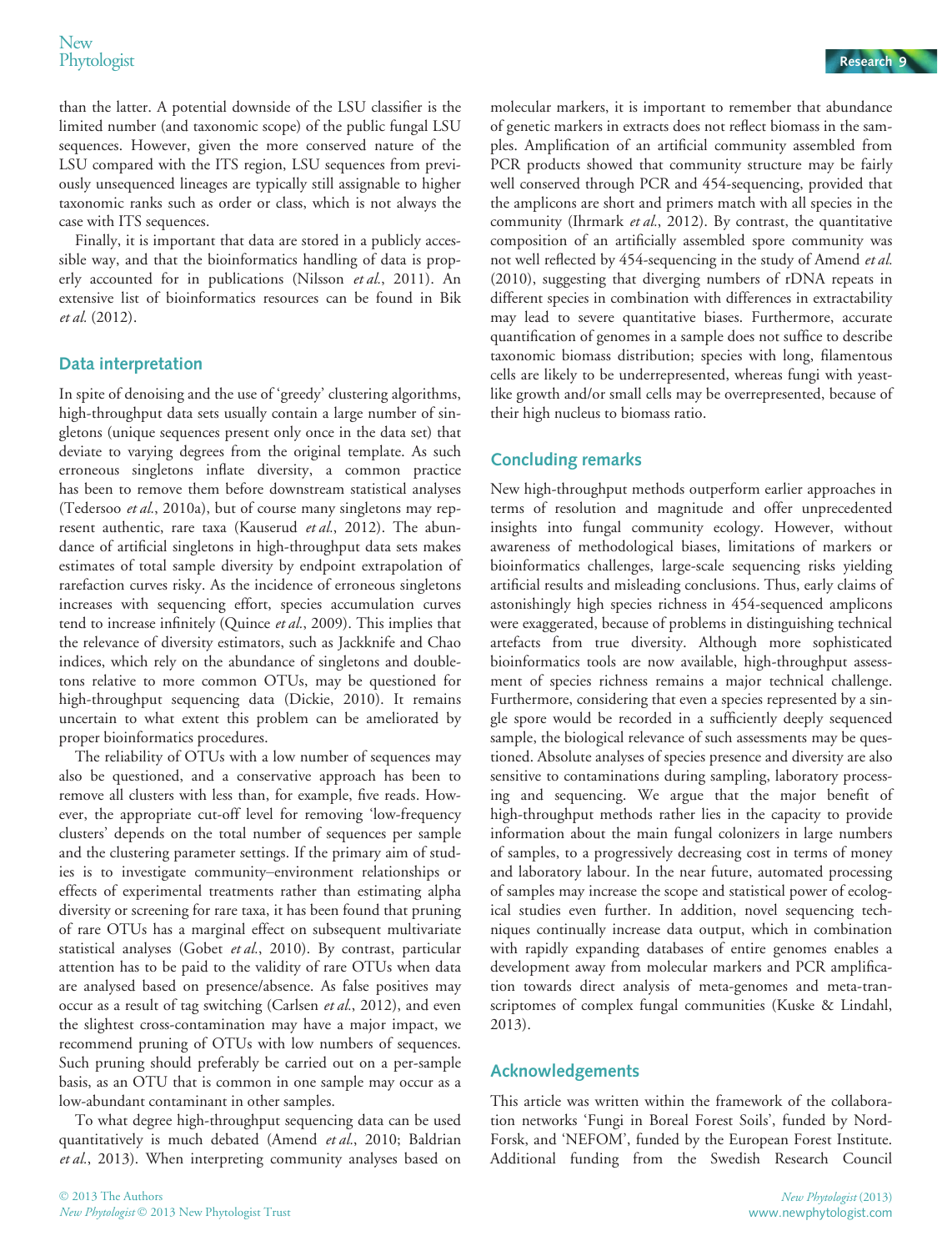FORMAS to B.D.L. and R.H.N. is acknowledged. The authors are grateful to Martin Bidartondo and three anonymous reviewers for advice and comments.

#### References

Abarenkov K, Nilsson RH, Larsson K-H, Alexander IJ, Eberhardt U, Erland S, Hoiland K, Kjøller R, Larsson E, Pennanen T et al. 2010b. The UNITE database for molecular identification of fungi – recent updates and future perspectives. New Phytologist 186: 281–285.

Abarenkov K, Tedersoo L, Nilsson RH, Vellak K, Saar I, Veldre V, Parmasto E, Prous M, Aan A, Ots M et al. 2010a. PlutoF - a web based workbench for ecological and taxonomic research, with an online implementation for fungal ITS sequences. Evolutionary Bioinformatics 6: 189–196.

Amend AS, Seifert KA, Bruns TD. 2010. Quantifying microbial communities with 454 pyrosequencing: does read abundance count? Molecular Ecology 19: 5555–5565.

Baldrian P, Kolarik M, Stursova M, Kopecky J, Valaskova V, Vetrovsky T, Zifcakova L, Snajdr J, Ridl J, Vlcek C et al. 2012. Active and total microbial communities in forest soil are largely different and highly stratified during decomposition. The ISME Journal 6: 248-258.

Baldrian P, Větrovský T, Cajthaml T, Dobiášová P, Petránková M, Šnajdr J, Eichlerova I. 2013. Estimation of fungal biomass in forest litter and soil. Fungal Ecology 6: 1–11.

Balzer S, Malde K, Jonassen I. 2011. Systematic exploration of error sources in pyrosequencing flowgram data. Bioinformatics 27: i304–i309.

Bazzicalupo AL, Balint M, Schmitt I. 2013. Comparison of ITS1 and ITS2 rDNA in 454 sequencing of hyperdiverse fungal communities. Fungal Ecology 6: 102–109.

Begerow D, Nilsson H, Unterseher M, Maier W. 2010. Current state and perspectives of fungal DNA barcoding and rapid identification procedures. Applied Microbiology and Biotechnology 87: 99–108.

Bellemain E, Carlsen T, Brochmann C, Coissac E, Taberlet P, Kauserud H. 2010. ITS as an environmental DNA barcode for fungi: an in silico approach reveals potential PCR biases. BMC Microbiology 10: 189.

Bengtsson J, Eriksson KM, Hartmann M, Wang Z, Shenoy BD, Grelet GA, Abarenkov K, Petri A, Rosenblad MA, Nilsson RH. 2011. Metaxa: a software tool for automated detection and discrimination among ribosomal small subunit (12S/16S/18S) sequences of archaea, bacteria, eukaryotes, mitochondria, and chloroplasts in metagenomes and environmental sequencing datasets. Antonie van Leeuwenhoek 100: 471–475.

Berry D, Ben-Mahfoudh K, Wagner M, Loy A. 2011. Barcoded primers used in multiplex amplicon pyrosequencing bias amplification. Applied and Environmental Microbiology 77: 7846–7849.

Bik HM, Porazinska DL, Creer S, Caporaso JG, Knight R, Thomas WK. 2012. Sequencing our way towards understanding global eukaryotic biodiversity. Trends in Ecology and Evolution 27: 233–243.

Boddy L. 2000. Interspecific combative interactions between wood-decaying basidiomycetes. FEMS Microbiology Ecology 31: 185–194.

Bödeker ITM, Nygren CMR, Taylor AFS, Olson Å, Lindahl BD. 2009. ClassII peroxidase encoding genes are present in a wide phylogenetic range of ectomycorrhizal fungi. The ISME Journal 3: 1387-1395.

Bragg L, Stone G, Imelfort M, Hugenholtz P, Tyson GW. 2012. Fast, accurate error-correction of amplicon pyrosequences using Acacia. Nature Methods 9: 425–426.

Buee M, Reich M, Murat C, Morin E, Nilsson RH, Uroz S, Martin F. 2009. 454 pyrosequencing analyses of forest soils reveal an unexpectedly high fungal diversity. New Phytologist 184: 449-456.

Caporaso JG, Kuczynski J, Stombaugh J, Bittinger K, Bushman FD, Costello EK, Fierer N, Peña AG, Goodrich JK, Gordon JI et al. 2010. QIIME allows analysis of high-throughput community sequencing data. Nature Methods 7: 335–336.

Carlsen T, Bjørnsgaard-Aas A, Lindner D, Vralstad T, Schumacher T, Kauserud H. 2012. Don't make a mista(g)ke: is tag switching an overlooked source of error in amplicon pyrosequencing studies? Fungal Ecology 5: 747–749.

- Christen R. 2008. Global sequencing: a review of current molecular data and new methods available to assess microbial diversity. Microbes and Environments 23: 253–268.
- Coleman AW. 2009. Is there a molecular key to the level of "biological species" in eukaryotes? A DNA guide. Molecular Phylogenetics and Evolution 50: 197-203.

Courty P-E, Franc A, Garbaye J. 2008. Temporal changes in the ectomycorrhizal community in two soil horizons of a temperate oak forest. Applied and Environmental Microbiology 74: 5792–5801.

Davey ML, Heegaard E, Halvorsen R, Ohlson M, Kauserud H. 2012. Seasonal trends in the biomass and structure of bryophyte-associated fungal

communities explored by 454 pyrosequencing. New Phytologist 195: 844–856. Dickie IA. 2010. Insidious effects of sequencing errors on perceived diversity in molecular surveys. New Phytologist 188: 916–918.

Dickie IA, Xu B, Koide RT. 2002. Vertical niche differentiation of ectomycorrhizal hyphae in soil as shown by T-RFLP analysis. New Phytologist 156: 527–535.

Douhan GW, Vincenot L, Gryta H, Selosse MA. 2011. Population genetics of ectomycorrhizal fungi: from current knowledge to emerging directions. Fungal Biology 115: 569–597.

Eddy SR. 2011. Accelerated Profile HMM Searches. PLoS Computational Biology 7: e1002195.

Edgar RC. 2010. Search and clustering orders of magnitude faster than BLAST. Bioinformatics 26: 2460–2461.

Engelbrektson A, Kunin V, Wrighton KC, Zvenigorodsky N, Chen F, Ochman H, Hugenholtz P. 2010. Experimental factors affecting PCR-based estimates of microbial species richness and evenness. The ISME Journal 4: 642–647.

Faircloth BC, Glenn TC. 2012. Not all sequence tags are created equal: designing and validating sequence identification tags robust to indels. PLoS ONE 7: e42543.

Fonseca VG, Nichols B, Lallias D, Quince C, Carvalho GR, Power DM, Creer S. 2012. Sample richness and genetic diversity as drivers of chimera formation in nSSU metagenetic analyses. Nucleic Acids Research 40: e66.

Freeman KR, Martin AP, Karki D, Lynch RC, Mitter MS, Meyer AF, Longcore JE, Simmons DR, Schmidt SK. 2009. Evidence that chytrids dominate fungal communities in high-elevation soils. Proceedings of the National Academy of Sciences, USA 106: 18315-18320.

Gardes M, Bruns TD. 1993. ITS primers with enhanced specificity for basidiomycetes – application to the identification of mycorrhizae and rusts. Molecular Ecology 2: 113–118.

Gazis R, Rehner S, Chaverri P. 2011. Species delimitation in fungal endophyte diversity studies and its implications in ecological and biogeographic inferences. Molecular Ecology 20: 3001–3013.

Gihring TM, Green SJ, Schadt CW. 2012. Massively parallel rRNA gene sequencing exacerbates the potential for biased community diversity comparisons due to variable library sizes. Environmental Microbiology 14: 285–290.

Glenn TC. 2011. Field guide to next-generation DNA sequencers. Molecular Ecology Resources 11: 759–769.

Gobet A, Quince C, Ramette A. 2010. Multivariate Cutoff Level Analysis (MultiCoLA) of large community data sets. Nucleic Acids Research 38: e155.

Gollotte A, van Tuinen D, Atkinson D. 2004. Diversity of arbuscular mycorrhizal fungi colonising roots of the grass species Agrostis capillaris and Lolium perenne in a field experiment. Mycorrhiza 14: 111–117.

Grant S, Grant WD, Cowan DA, Jones BE, Ma YH, Ventosa A, Heaphy S. 2006. Identification of eukaryotic open reading frames in metagenomic cDNA libraries made from environmental samples. Applied and Environmental Microbiology 72: 135–143.

Haas BJ, Gevers D, Earl AM, Feldgarden M, Ward DV, Giannoukos G, Ciulla D, Tabbaa D, Highlander SK, Södergren E et al. 2011. Chimeric 16S rRNA sequence formation and detection in Sanger and 454-pyrosequenced PCR amplicons. Genome Research 21: 494-504.

Hamady M, Lozupone C, Knight R. 2010. Fast UniFrac: facilitating highthroughput phylogenetic analyses of microbial communities including analysis of pyrosequencing and PhyloChip data. The ISME Journal 4: 17–27.

Hao X, Jiang R, Chen T. 2011. Clustering 16S rRNA for OTU prediction: a method of unsupervised Bayesian clustering. Bioinformatics 27: 611–618.

Hartmann M, Howes CG, Abarenkov K, Mohn WW, Nilsson RH. 2010. V-Xtractor: an open-source, high-throughput software tool to identify and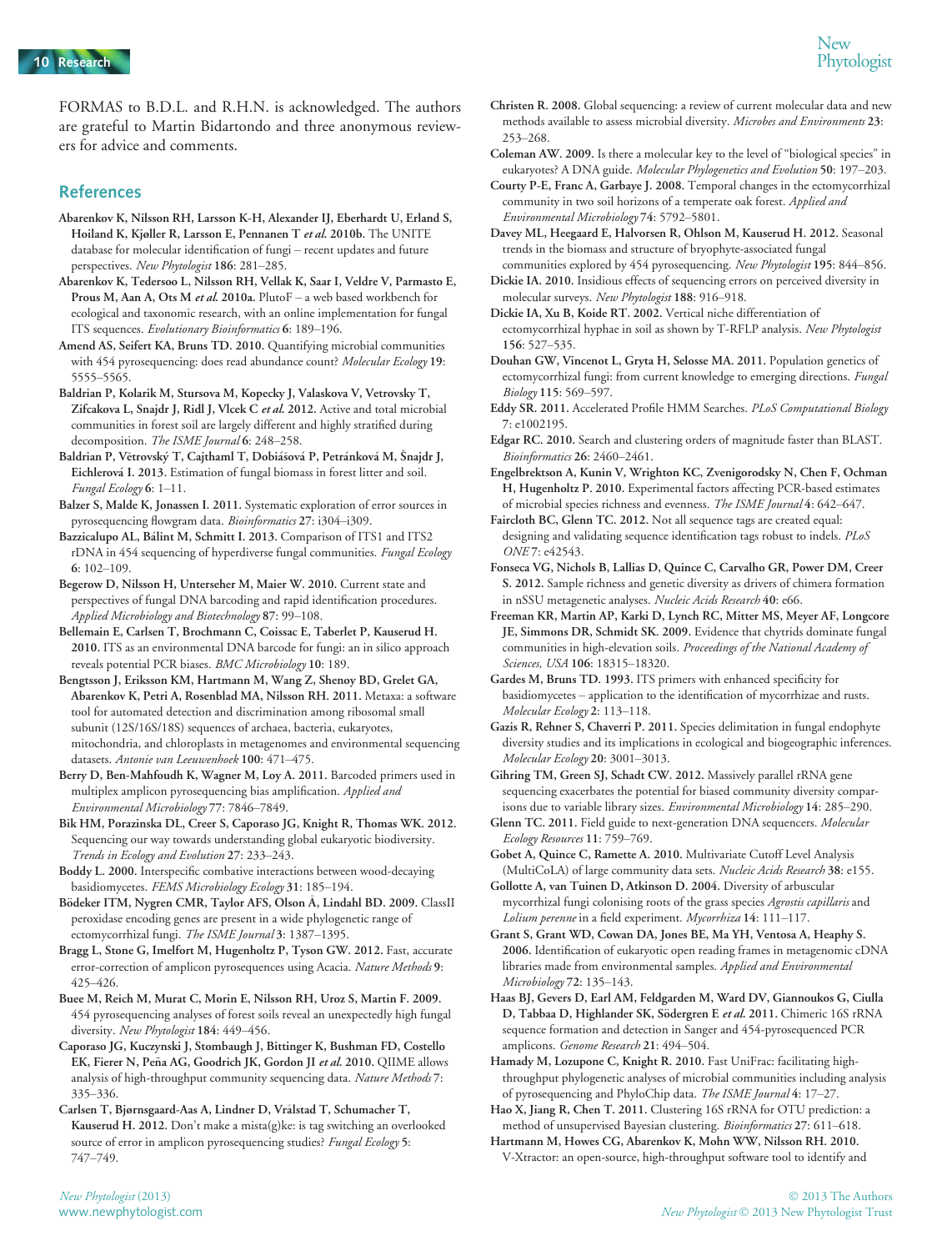extract hypervariable regions of small subunit (16 S/18 S) ribosomal RNA gene sequences. Journal of Microbiological Methods 83: 250–253.

Hartmann M, Howes CG, Vaninsberghe D, Yu H, Bachar D, Christen R, Nilsson RH, Hallam SJ, Mohn WW. 2012. Significant and persistent impact of timber harvesting on soil microbial communities in northern coniferous forests. The ISME Journal 6: 2199–2218.

Herrera ML, Vallor AC, Gelfond JA, Patterson TF, Wickes BL. 2009. Straindependent variation in 18S ribosomal DNA copy numbers in Aspergillus fumigatus. Journal of Clinical Microbiology 47: 1325–1332.

- Hibbett DS, Gilbert LB, Donoghue MJ. 2000. Evolutionary instability of ectomycorrhizal symbioses in basidiomycetes. Nature 407: 506–508.
- Huber JA, Morrison HG, Huse SM, Neal PR, Sogin ML, Welch DBM. 2009. Effect of PCR amplicon size on assessments of clone library microbial diversity and community structure. Environmental Microbiology 11: 1292–1302.
- Huse SM, Welch DM, Morrison HG, Sogin ML. 2010. Ironing out the wrinkles in the rare biosphere through improved OTU clustering. Environmental Microbiology 12: 1889–1898.

Huson DH, Mitra S, Weber N, Ruscheweyh H, Schuster SC. 2011. Integrative analysis of environmental sequences using MEGAN4. Genome Research 21: 1552–1560.

- Ihrmark K, Bödeker ITM, Cruz-Martinez K, Friberg H, Kubartova A, Schenck J, Strid Y, Stenlid J, Brandström-Durling M, Clemmensen KE et al. 2012. New primers to amplify the fungal ITS2 region – evaluation by 454 sequencing of artificial and natural communities. FEMS Microbiology Ecology 82: 666–677.
- James TY, Kauff F, Schoch CL, Matheny PB, Hofstetter V, Cox CJ, Celio G, Gueidan C, Fraker E, Miadlikowska J et al. 2006. Reconstructing the early evolution of Fungi using a six-gene phylogeny. Nature 443: 818–822.

Jumpponen A, Jones KL. 2009. Massively parallel 454 sequencing indicates hyperdiverse fungal communities in temperate quercus macrocarpa phyllosphere. New Phytologist 184: 438–448.

Kanagawa T. 2003. Bias and artifacts in multitemplate polymerase chain reactions (PCR). Journal of Bioscience and Bioengineering 96: 317–323.

Kang S, Mansfield MA, Park B, Geiser DM, Ivors KL, Coffey MD, Grunwald NJ, Martin FN, Levesque CA, Blair JE. 2010. The promise and pitfalls of sequence-based identification of plant-pathogenic fungi and oomycetes. Phytopathology 100: 732-737.

Katoh K, Frith MC. 2012. Adding unaligned sequences into an existing alignment using MAFFT and LAST. Bioinformatics 28: 3144–3146.

Kauserud H, Kumar S, Brysting AK, Nordén J, Carlsen T. 2012. High consistency between replicate 454 pyrosequencing analyses of ectomycorrhizal plant root samples. Mycorrhiza 22: 309–315.

- Kebaara BW, Nielsen LE, Nickerson KW, Atkin AL. 2006. Determination of mRNA half-lives in Candida albicans using thiolutin as a transcription inhibitor. Genome 49: 894–899.
- Kellner H, Zak DR, Vandenbol M. 2010. Fungi unearthed: transcripts encoding lignocellulolytic and chitinolytic enzymes in forest soil. PLoS ONE 5: e10971.

Kerekes J, Kaspari M, Stevenson B, Nilsson RH, Hartmann M, Amend A, Bruns TD. 2013. Nutrient enrichment increased species richness of leaf litter fungal assemblages in a tropical forest. Molecular Ecology. doi:10.1111/mec. 12259.

- Koetschan C, Förster F, Keller A, Schleicher T, Ruderisch B, Schwarz R, Müller T, Wolf M, Schultz J. 2010. The ITS2 Database III - sequences and structures for phylogeny. Nucleic Acids Research 38: D275–D279.
- Koš M, Tollervey D. 2010. Yeast pre-rRNA processing and modification occur cotranscriptionally. Molecular Cell 37: 745–746.

Krüger M, Stockinger H, Krüger C, Schüssler A. 2009. DNA-based species level detection of Glomeromycota: one PCR primer set for all arbuscular mycorrhizal fungi. New Phytologist 183: 212–223.

Kumar S, Carlsen T, Mevik B-H, Enger P, Blaalid R, Shalchian-Tabrizi K, Kauserud H. 2011. CLOTU: an online pipeline for processing and clustering of 454 amplicon reads into OTUs followed by taxonomic annotation. BMC Bioinformatics 12: 182.

Kunin V, Engelbrektson A, Ochman H, Hugenholtz P. 2010. Wrinkles in the rare biosphere: pyrosequencing errors can lead to artificial inflation of diversity estimates. Environmental Microbiology 12: 118–123.

- Lahr DJG, Katz LA. 2009. Reducing the impact of PCR-mediated recombination in molecular evolution and environmental studies using a new-generation high-fidelity DNA polymerase. BioTechniques 47: 857-863.
- Lee J, Lee S, Young JPW. 2008. Improved PCR primers for the detection and identification of arbuscular mycorrhizal fungi. FEMS Microbiology Ecology 65: 339–349.
- Lekberg Y, Schnoor T, Kjøller R, Gibbons SM, Hansen LH, Al-Soud WA, Sørensen SJ, Rosendahl S. 2012. 454-sequencing reveals stochastic local reassembly and high disturbance tolerance within arbuscular mycorrhizal fungal communities. Journal of Ecology 100: 151-160.
- Lennon JT. 2011. Replication, lies and lesser-known truths regarding experimental design in environmental microbiology. Environmental Microbiology 13: 1383–1386.

Lewis LK, Robson MH, Vecherkina Y, Ji C, Beall GW. 2010. Interference with spectrophotometric analysis of nucleic acids and proteins by leaching of chemicals from plastic tubes. BioTechniques 48: 297–302.

Li M, Diehl F, Dressman D, Vogelstein B, Kinzler KW. 2006. BEAMing up for detection and quantification of rare sequence variants. Nature Methods 3: 95–97.

Lilleskov EA, Bruns TD, Horton TR, Taylor DL, Grogan P. 2004. Detection of forest stand-level spatial structure in ectomycorrhizal fungal communities. FEMS Microbiology Ecology 49: 319–332.

Lindahl BD, de Boer W, Finlay RD. 2010. Disruption of root carbon transport into forest humus stimulates fungal opportunists at the expense of mycorrhizal fungi. The ISME Journal 4: 872-881.

- Lindahl BD, Ihrmark K, Boberg J, Trumbore SE, Högberg P, Stenlid J, Finlay RD. 2007. Spatial separation of litter decomposition and mycorrhizal nitrogen uptake in a boreal forest. New Phytologist 173: 611–620.
- Lindahl BD, Taylor AFS. 2004. N-acetylhexosaminidase coding genes in ectomycorrhizal basidiomycetes. New Phytologist 164: 193-199.
- Lindner DL, Banik MT. 2011. Intragenomic variation in the ITS rDNA region obscures phylogenetic relationships and inflates estimates of operational taxonomic units in genus Laetiporus. Mycologia 103: 731–740.
- Liu KL, Porras-Alfaro A, Kuske CR, Eichorst SA, Xie G. 2012. Accurate, rapid taxonomic classification of fungal large-subunit rRNA genes. Applied and Environmental Microbiology 78: 1523–1533.
- Margulies M, Egholm M, Altman WE, Attiya S, Bader JS, Bemben LA, Berka J, Braverman MS, Chen YJ, Chen ZT et al. 2005. Genome sequencing in microfabricated high-density picolitre reactors. Nature 437: 376–380.
- Martin-Laurent F, Philippot L, Hallet S, Chaussod R, Germon JC, Soulas G, Catroux G. 2001. DNA extraction from soils: old bias for new microbial diversity analysis methods. Applied and Environmental Microbiology 67: 2354–2359.
- Mello A, Napoli C, Murat C, Morin E, Marceddu G, Bonfante P. 2011. ITS-1 versus ITS-2 pyrosequencing: a comparison of fungal populations in truffle grounds. Mycologia 103: 1184–1193.

Nilsson RH, Kristiansson E, Ryberg M, Hallenberg N, Larsson K-H. 2008. Intraspecific ITS variability in the kingdom fungi as expressed in the international sequence databases and its implications for molecular species identification. Evolutionary Bioinformatics 4: 193–201.

Nilsson RH, Ryberg M, Abarenkov K, Sjökvist E, Kristiansson E. 2009. The ITS region as a target for characterization of fungal communities using emerging sequencing technologies. FEMS Microbiology Letters 296: 97-101.

Nilsson RH, Tedersoo L, Lindahl BD, Kjøller R, Carlsen T, Quince C, Abarenkov K, Pennanen T, Stenlid J, Bruns T et al. 2011. Towards standardization of the description and publication of next-generation sequencing datasets of fungal communities. New Phytologist 191: 314-318.

- Opik M, Metsis M, Daniell TJ, Zobel M, Moora M. 2009. Large-scale parallel 454 sequencing reveals host ecological group specificity of arbuscular mycorrhizal fungi in a boreonemoral forest. New Phytologist 184: 424–437.
- Opik M, Vanatoa A, Vanatoa E, Moora M, Davison J, Kalwij JM, Reier U, € Zobel M. 2010. The online database MaarjAM reveals global and ecosystemic distribution patterns in arbuscular mycorrhizal fungi (Glomeromycota). New Phytologist 188: 223–241.